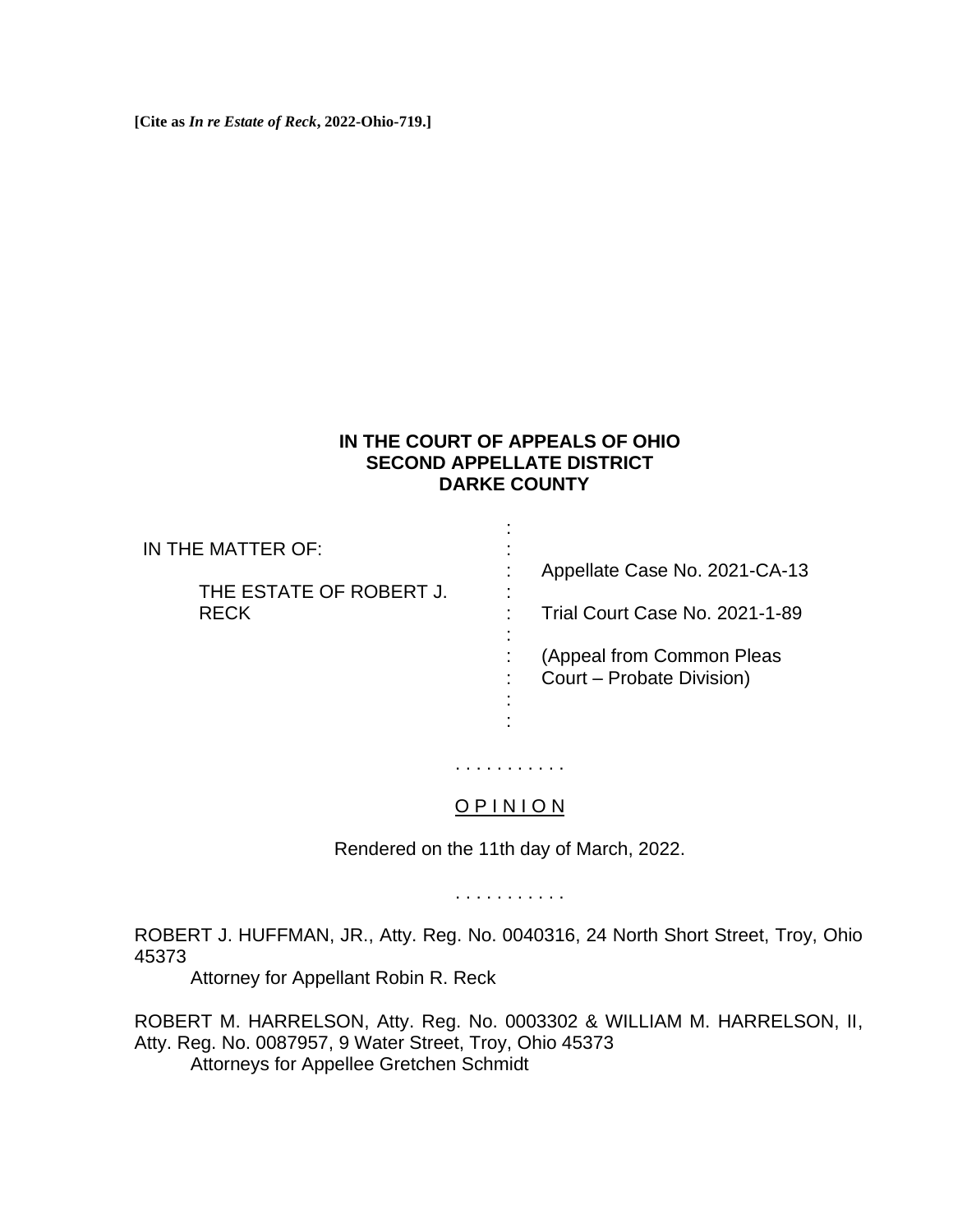DONOVAN, J.

**{¶ 1}** Appellant Robin R. Reck ("Robin") appeals from a judgment of the Darke County Common Pleas Court, Probate Division, which granted appellee Gretchen Schmidt's motion for summary judgment on Robin's motion to remove Schmidt as executor of their father's estate. Specifically, based on a prior determination that Robin had challenged the validity of a portion of her father's Trust, which, by the terms of the Trust itself, terminated her status as a beneficiary of the Trust, the probate court found that Robin lacked standing to move to remove the executor. Robin filed a timely notice of appeal on October 7, 2021.

. . . . . . . . . . . . .

**{¶ 2}** On September 6, 2017, Robert J. Reck ("Robert") executed the Robert J. Reck Trust ("the Trust"). Initially, all five of Robert's children, Robin R. Reck, Robert E. Reck, Gretchen Schmidt, Philip A. Reck, and Alexander R. Reck, were named as successor trustees and contingent beneficiaries of the Trust. However, on June 14, 2019, Robert J. Reck executed an Amendment to the Trust whereby he removed Robin and his sons Robert and Alexander as successor trustees and named Gretchen and Philip as the only successor trustees to the Trust. Notably, all five of the Reck children were still contingent beneficiaries of the Trust.

**{¶ 3}** The Trust contained an in terrorem (no contest) clause, which stated as follows:

12.05 If any beneficiary under this Trust shall interpose objections to the validity of this Trust, or institute or prosecute or be in any way interested or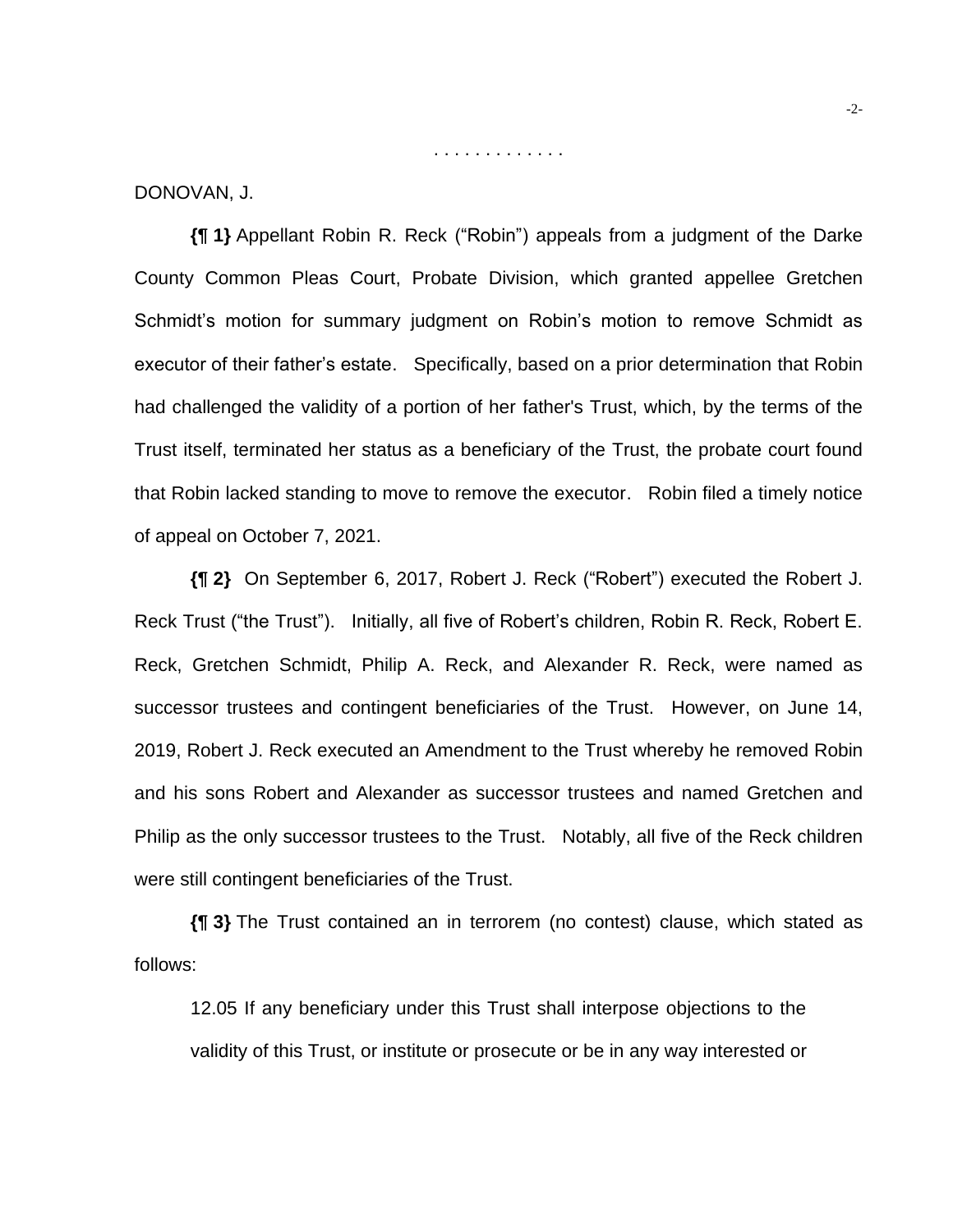instrumental in the institution or prosecution of any action or proceeding for the purpose of setting aside, challenging, contesting, or invalidating any trust which I have created, then I direct that such beneficiary shall receive nothing whatsoever under this Trust, and the bequest or devise made to him or her shall lapse. However, nothing contained in this section shall be construed to prevent my Trustee, or my Trustee's successors, from instituting or bringing any action, suit, or proceeding for the construction or interpretation of my Trust or of any amendment thereto, nor to prevent any beneficiary herein named from disclosing relevant information in a proceeding relating to the construction or administration of this Trust.

Trust p. 12.

**{¶ 4}** On December 29, 2020, Robin Reck filed a complaint for declaratory judgment challenging the validity of the Amendment and a claim to remove Gretchen and Philip as successor trustees, citing Robert's alleged incapacity as well as alleged undue influence by Gretchen and Philip. (*Robin R. Reck v. Alex Reck et al*., Darke C.P. No. 20- CV-550). Robin filed the declaratory judgment action in the Darke County Common Pleas Court, General Division ("the common pleas court"). On February 16, 2021, Robert passed away. On March 5, 2021, Robin filed an amended complaint removing Robert's guardian as a party and restating the claims made in her original declaratory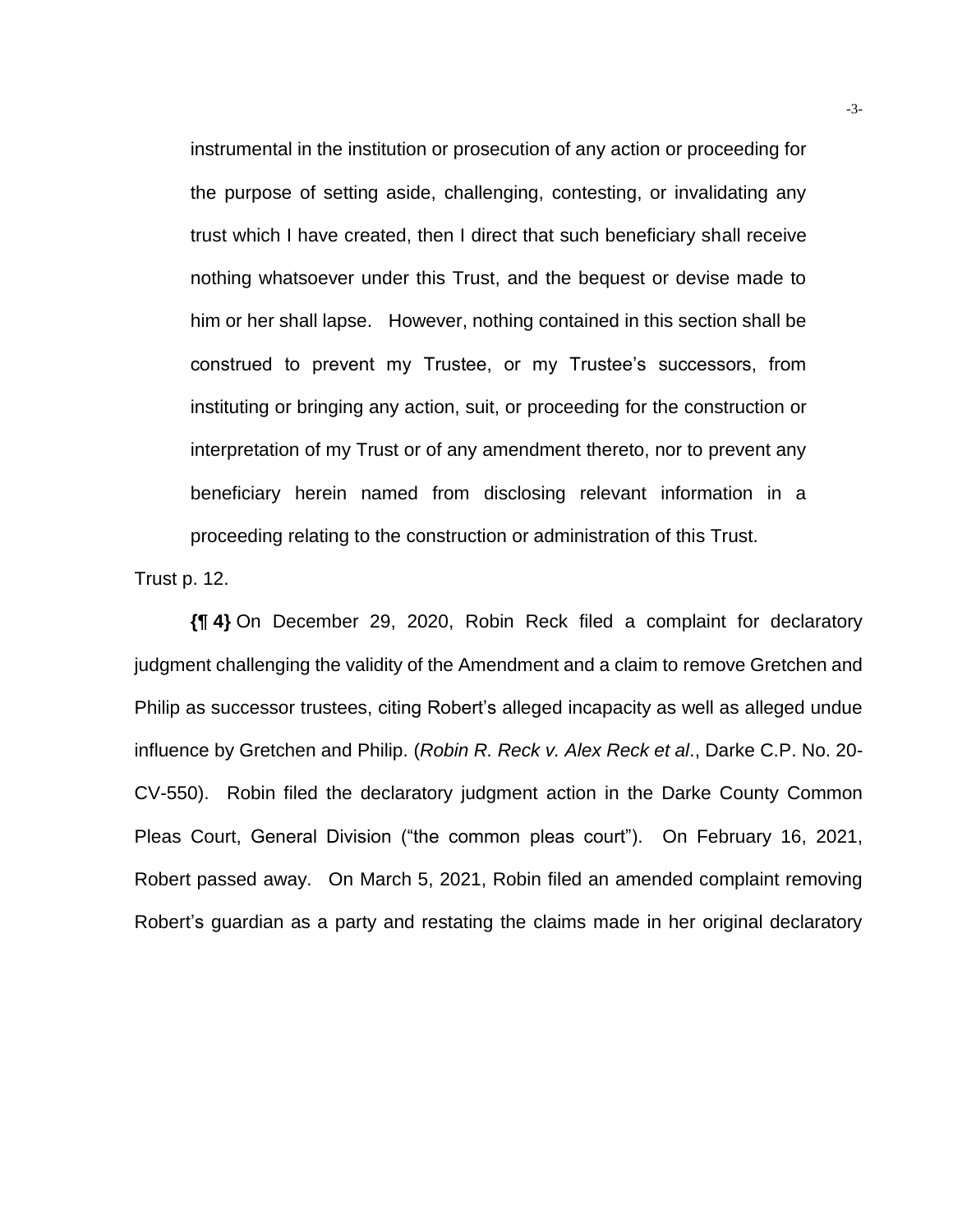judgment complaint.<sup>1</sup>

**{¶ 5}** On March 11, 2021, Gretchen was appointed as the executor of Robert's estate. On April 29, 2021, Robin filed a separate motion to remove Gretchen as executor of Robert's estate in the Darke County Probate Court. On July 30, 2021, Gretchen filed motion for leave to file a motion for summary judgment, with the summary judgment motion attached. Robin filed a memorandum in opposition to Gretchen's motion for leave on August 12, 2021. Gretchen filed a reply memorandum on August 12, 2021. On August 27, 2021, Robin filed a response to Gretchen's motion for summary judgment. Gretchen filed a reply memorandum on September 1, 2021.

**{¶ 6}** On September 1, 2021, the probate court held oral arguments regarding Gretchen's motion for summary judgment. On September 10, 2021, the probate court granted Gretchen's motion for summary judgment; the court held that Robin's act of filing the declaratory judgment complaint in the common pleas court had triggered the application of the in terrorem clause in the Trust, thereby divesting Robin of her status as a beneficiary in the Trust. Therefore, the probate court found that Robin lacked standing to file a motion to remove Gretchen as the executor of Robert's estate based upon the Ohio Supreme Court's decision in *Bradford v. Bradford*, 19 Ohio St. 546 (1869).

**{¶ 7}** It is from this judgment that Robin now appeals.

**{¶ 8}** Robin's sole assignment of error is as follows:

<sup>&</sup>lt;sup>1</sup> In a judgment issued on May 21, 2021, the common pleas court found that, as result of Robin's filing the action in Case No. 20-CV-550, which sought revocation of the Amendment to the Trust, "the terms of the *in terrorem* clause are enforceable against Robin J. Reck who is declared to not be entitled to claim proceeds from the trust property." (Italics sic.) Judgment, p. 6-7.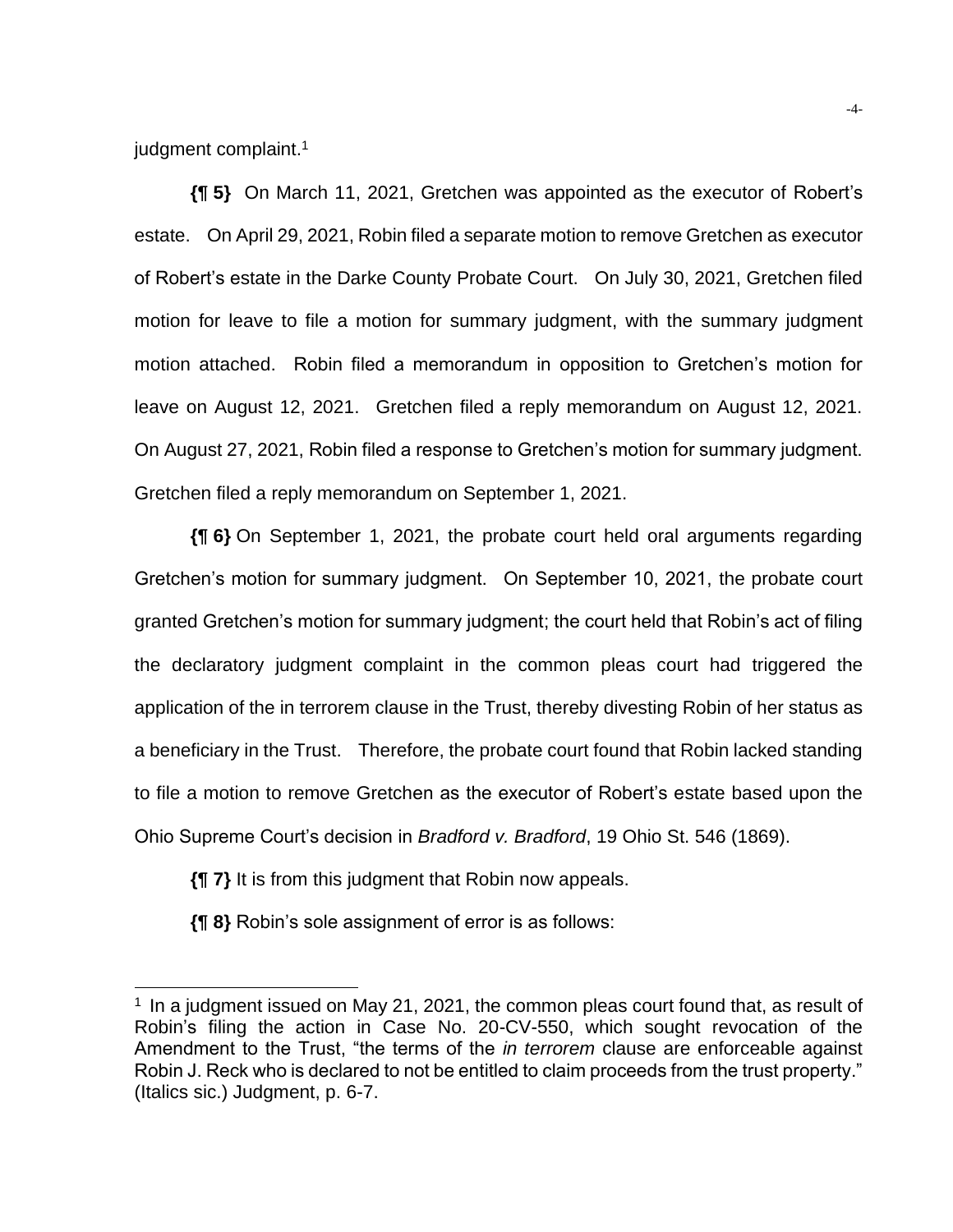THE TRIAL COURT ERRED IN GRANTING SUMMARY JUDGMENT BY FINDING THAT AN *IN TERROREM* CLAUSE IN A TRUST AMENDMENT APPLIES TO CHALLENGES TO THE DOCUMENT BASED UPON LACK OF CAPACITY AND/OR UNDUE INFLUENCE.

**{¶ 9}** Robin contends that the probate court erred when it granted Gretchen's motion for summary judgment and found that Robin lacked standing to file a motion to remove Gretchen as the executor of Robert's estate, because Robin had triggered the in terrorem clause in the Trust. Specifically, Robin argues that, before enforcing the in terrorem clause, the probate court should have considered whether a "public policy" or "good faith" exception applied, since she had alleged that the Amendment to the Trust was procured as a result of undue influence and/or lack of testamentary capacity. In support of her argument, Robin cites R.C. 5804.06, which states that "[a] trust is void to the extent its creation was induced by fraud, duress, or undue influence." Robin also cites R.C. 5817.10, which states in pertinent part:

(B)(1) The court shall declare the trust valid if it finds all of the following:

(a) The trust meets the requirements of section 5804.02 of the Revised Code.

(b) The settlor had the legal capacity to enter into and establish the trust, was free from undue influence, and was not under restraint or duress.

(c) The execution of the trust was not the result of fraud or mistake.

(2) Unless the trust is modified or revoked after the court's declaration, the trust has full legal effect.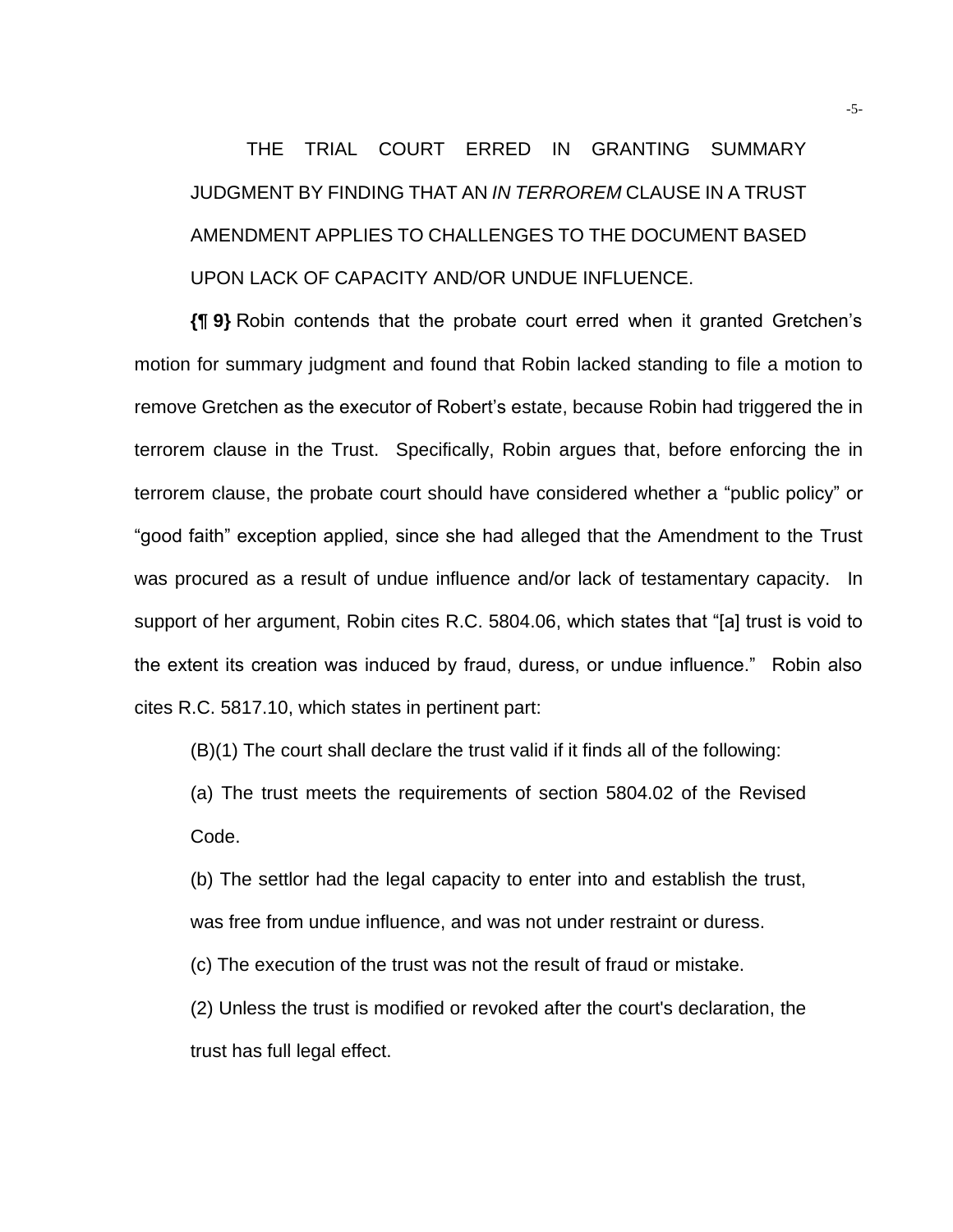**{¶ 10}** Pursuant to Civ.R. 56(C), summary judgment is proper when (1) there is no genuine issue as to any material fact, (2) the moving party is entitled to judgment as a matter of law, and (3) reasonable minds, after construing the evidence most strongly in favor of the nonmoving party, can only conclude adversely to that party. *Zivich v. Mentor Soccer Club, Inc*., 82 Ohio St.3d 367, 369-370, 696 N.E.2d 201 (1998). The moving party carries the initial burden of affirmatively demonstrating that no genuine issue of material fact remains to be litigated. *Mitseff v. Wheeler*, 38 Ohio St.3d 112, 115, 526 N.E.2d 798 (1988). To this end, the movant must be able to point to evidentiary materials of the type listed in Civ.R. 56(C) that a court is to consider in rendering summary judgment. *Dresher v. Burt*, 75 Ohio St.3d 280, 292-293, 662 N.E.2d 264 (1996). The substantive law of the claim or claims being litigated determines whether a fact is "material." *Perrin v. Cincinnati Ins. Co*., 2020-Ohio-1405, 153 N.E.3d 832, ¶ 29 (2d Dist.).

**{¶ 11}** Once the moving party satisfies its burden, the nonmoving party may not rest upon the mere allegations or denials of the party's pleadings. *Dresher* at 293; Civ.R. 56(E). Rather, the burden then shifts to the nonmoving party to respond, with affidavits or as otherwise permitted by Civ.R. 56, setting forth specific facts that show that there is a genuine issue of material fact for trial. *Dresher* at 293. Throughout, the evidence must be construed in favor of the nonmoving party. *Id*.

**{¶ 12}** We review the trial court's ruling on a motion for summary judgment de novo. *Schroeder v. Henness*, 2d Dist. Miami No. 2012-CA-18, 2013-Ohio-2767, ¶ 42. De novo review means that this court uses the same standard that the trial court should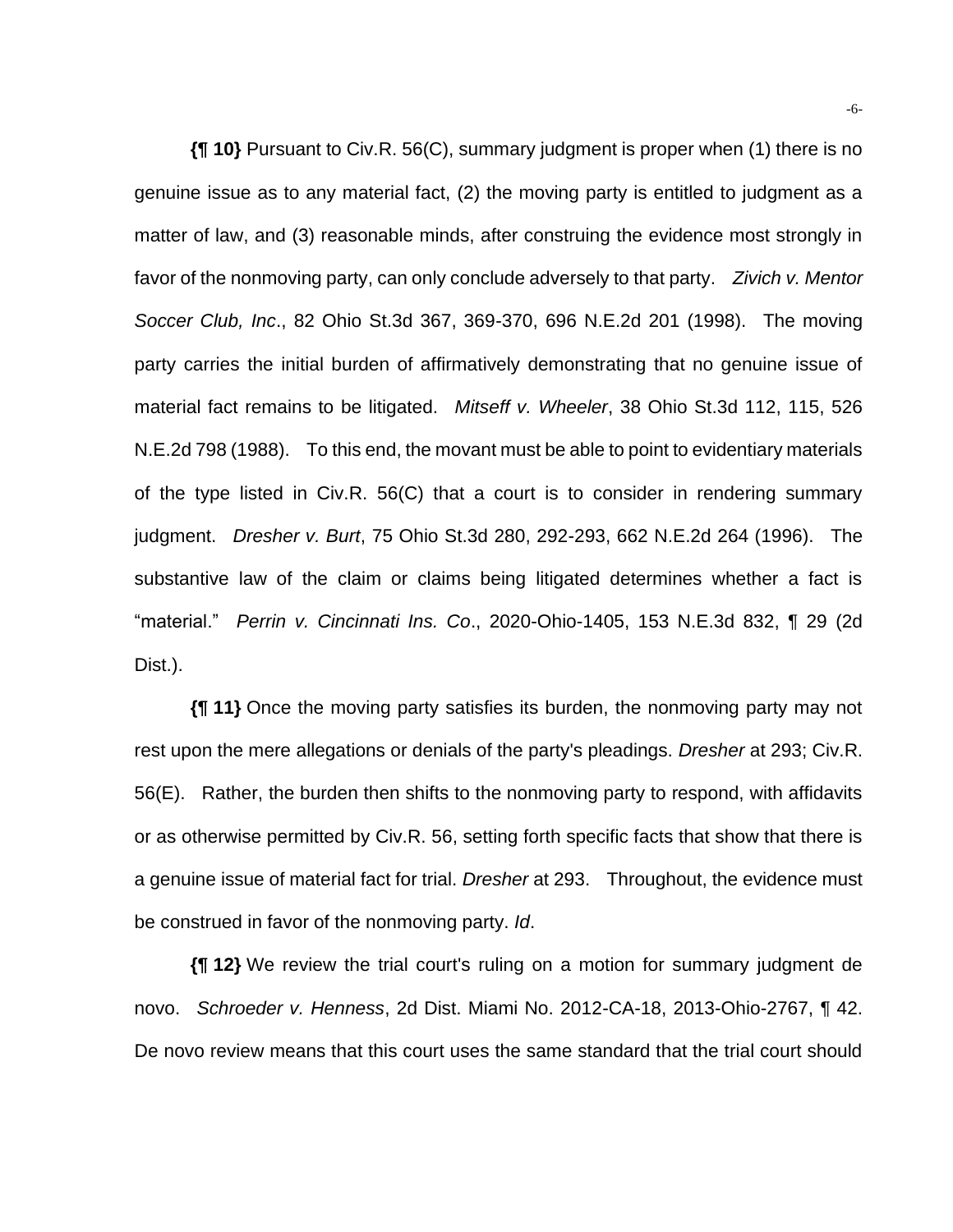have used, and we examine all the Civ.R. 56 evidence, without deference to the trial court, to determine whether, as a matter of law, no genuine issues exist for trial. *Ward v. Bond*, 2d Dist. Champaign No. 2015-CA-2, 2015-Ohio-4297, ¶ 8.

**{¶ 13}** In *Bradford*, 19 Ohio St. 546, the plaintiff instituted proceedings to contest a decedent's will. The trial court held that the will was valid and that, in light of the "no contest" clause contained in the will, the plaintiff had forfeited all rights to any share of the estate. The "no contest" clause contained in the decedent's will provided that: "Now, if any of my heirs is dissatisfied and goes to law to break this will, then my will is and I direct that they shall have no part of my estate, and I debar them from any part of my estate whatever." *Id.* at 546.

**{¶ 14}** The plaintiff appealed the trial court's decision, claiming that the "no contest" clause was void in law because it was an in terrorem clause. The plaintiff also claimed that he had commenced the action because he believed the will had been improperly admitted to probate; when the will was admitted, the probate judge left blanks in the record of the will, which he later filled in so as to correspond with the original. The Ohio Supreme Court, however, affirmed the decision of the trial court, holding:

A condition in a will whereby the testator excludes any one of his heirs who "goes to law to break his will" from any part or share of his estate, is valid and binding; and effect will be given to it, as well in respect to bequests of personalty, as to devises of real estate.

*Id.* at paragraph one of the syllabus.

**{¶ 15}** Since *Bradford*, courts have noted that the rule of law expressed in *Bradford*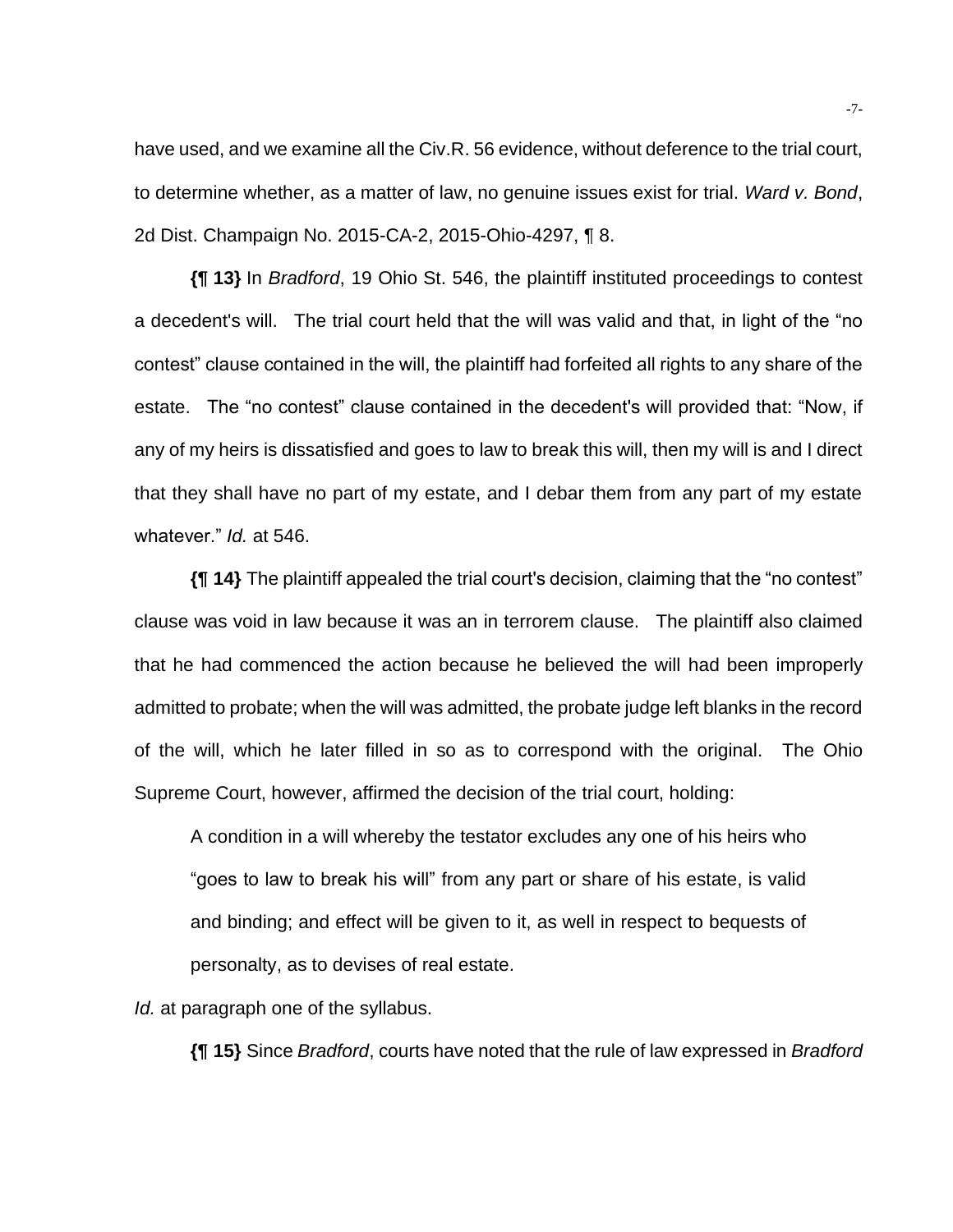is strict. As a result, few courts have addressed the applicability of a good-faith exception to a "no contest" clause. *Modie v. Andrews,* 9th Dist. Summit No. C.A. 21029, 2002- Ohio-5765, ¶ 14. *Modie* addressed *Bender v. Bateman*, 33 Ohio App. 66, 69, 168 N.E. 574 (5th Dist.1929), in which the court addressed whether "[the 'no-contest'] clause of the testator's will disinheriting any legatee or devisee who contests his will [was] valid, or void and against public policy, and, if valid, has the rule an exception where there is probable and just cause for contest?" *Modie* concluded that *Bateman*, relying on the Ohio Supreme Court's holding in *Bradford*, had "refused to acknowledge a good-faith exception to 'no contest' clauses." Quoting *Bateman*, *Modie* stated:

"It has been strenuously insisted that there is an exception to the general forfeiture rule when the legatee, upon probable cause, and in good faith, contests the will[.] \* \* \* [W]e reach the opinion that to recognize such an exception would in fact destroy the rule itself, and we find that the weight of authorities recognizes no exception to the rule.

"A testator has [an] unquestioned right to attach any condition to his gift which is not violative of law or public policy. The legatee may choose to take the gift with the conditions attached, or reject it. It should be the first duty of a court to guard the intention of the testator, and not to substitute official duress." *Bender*, 33 Ohio App. at 69-70, 168 N.E. 574.

*Modie* at ¶ 15-16, quoting *Bateman*.

**{¶ 16}** As previously stated, Robin argues that, before enforcing an in terrorem clause, the court should consider whether a "public policy" or "good faith" exception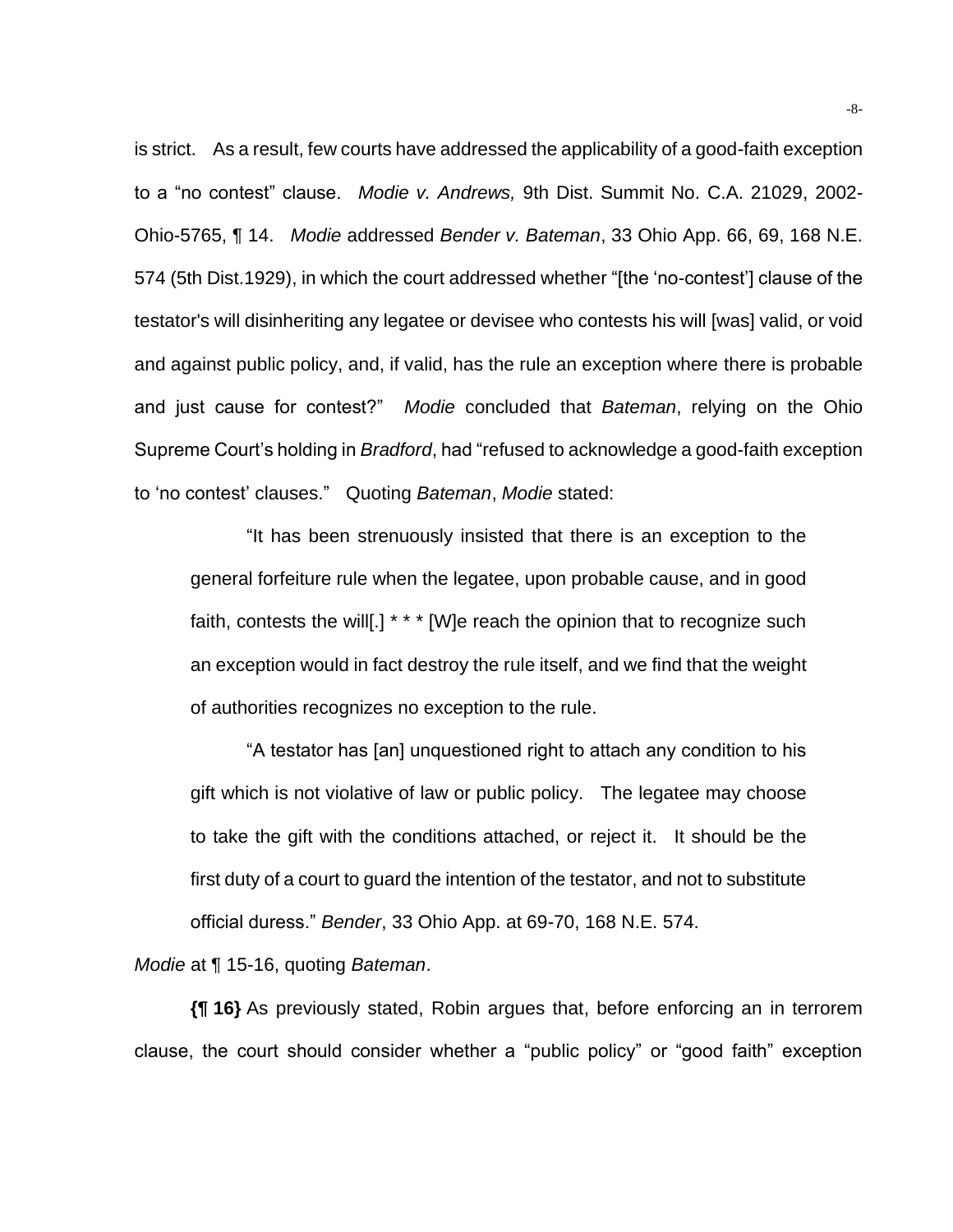applies, because she has alleged that the Amendment to the Trust was procured as a result of undue influence and/or lack of testamentary capacity. Robin has provided no case law to support her position.

**{¶ 17}** In *Modie*, the plaintiff filed an action to contest her mother's will. The will admitted to probate contained an in terrorem clause. The defendant argued that by filing the will contest action, objections to the sale of the decedent's motor home, exceptions to the defendant's inventory of probate assets, and a motion to remove the fiduciary, the plaintiff had forfeited her interests pursuant to the in terrorem clause contained in the decedent's will. *Id*. at ¶ 4. The trial court ruled in favor of the plaintiff, holding that the in terrorem clause did not act to bar her will contest action.

**{¶ 18}** On appeal, the appellate court held:

\* \* \* We agree with the court in *Bender*, when it reasoned that for a court to acknowledge "such an exception would in fact destroy the rule itself." \* \* \* *Bender*, 33 Ohio App. at 69, 168 N.E. 574. Therefore, we conclude that there is no good-faith exception to "no contest" clauses. As such, we find that Modie's will contest action invoked the "no contest" clause, thereby barring Modie from taking under the will in spite of her argument that the action was brought in good faith. Consequently, the trial court erred by finding in favor of Modie on Appellant's counterclaim.

*Id*. at ¶ 22; *see also Foelsch v. Farson*, 3d Dist. Knox No. 19CA000036, 2020-Ohio-1259, ¶ 45 ("We find the trial court correctly concluded Appellant initiated and maintained causes of action directly attacking and attempting to invalidate the trust and its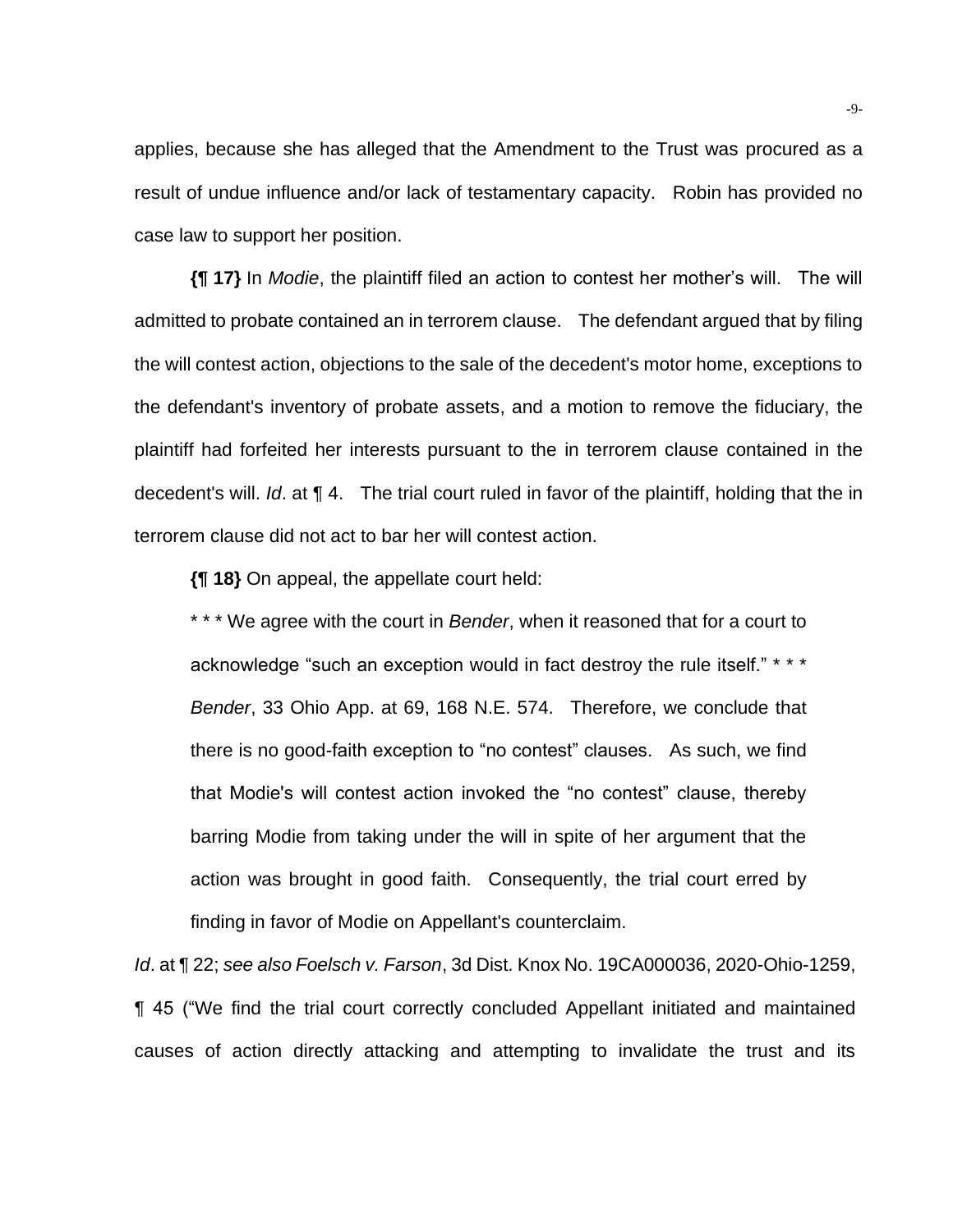amendments, thereby invoking the forfeiture clause.").

**{¶ 19}** It is undisputed that on December 29, 2020, Robin filed a complaint for declaratory judgment in the common pleas court challenging the validity of the Amendment and a claim to remove Gretchen and Philip as successor trustees (Case No. 20-CV-550). On March 5, 2021, Robin then filed an amended complaint removing Robert's guardian as a party and restating the claims made in her original declaratory judgment complaint. Robin's act of filing the declaratory judgment complaint in the trial court triggered the application of the in terrorem clause in the Trust, thereby divesting her of her status as a beneficiary of the Trust.

**{¶ 20}** Lack of standing challenges the legal capacity of a party to bring an action or to continue to prosecute an action. *State ex rel. Dallman v. Franklin Cty. Court of Common Pleas*, 35 Ohio St.2d 176, 178, 298 N.E.2d 515 (1973). In an action contesting the validity of a will, R.C. 2107.71 requires that the party challenging the will be "a person interested" in the will. Several courts have defined "interested" as a person who has a "direct, pecuniary interest" in the estate. *See In re Guardianship of Dougherty*, 63 Ohio App.3d 289, 291, 578 N.E.2d 832 (2d Dist.1989); *In re Estate of Matusoff*, 10 Ohio App.2d 113, 226 N.E.2d 140 (2d Dist.1965). A party who is not a beneficiary of the decedent's estate can make no showing that he or she has any direct pecuniary interest in the estate. *In re Estate of Abraitis*, 8th Dist. Cuyahoga No. 109810, 2021-Ohio-1408, ¶ 16.

**{¶ 21}** In an analogous situation, a sibling who was not a current beneficiary of a trust was found not to have standing to bring an action to remove a trustee pursuant to R.C. 5807.06(A). *See Papps v. Karras*, 6th Dist. Lucas No. L-14-1246, 2015-Ohio-1055,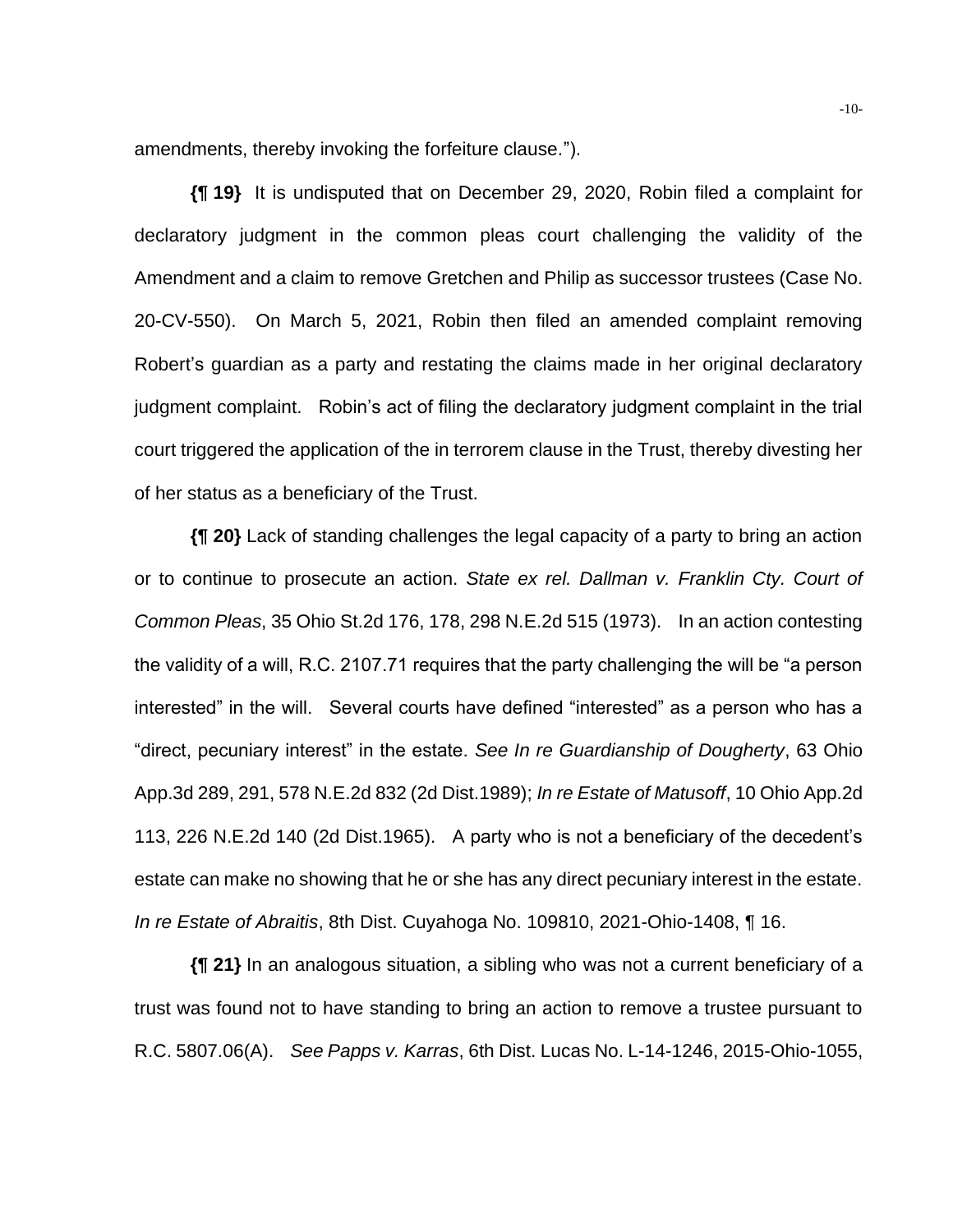¶ 11 ("R.C. 5807.06(A) provides: 'The settlor, a co-trustee, or a beneficiary may request the court to remove a trustee, or the court may remove a trustee on its own initiative.' The trial court examined appellant's interest in the trust and concluded that appellant was not a beneficiary under R.C. 5807.06(A).").

**{¶ 22}** Here, once the in terrorem clause was triggered by Robin's act of filing the declaratory judgment complaint, she was divested of her status as a beneficiary of Robert's Trust, and she no longer possessed a pecuniary interest in the Trust. With no pecuniary interest in the Trust, Robin lacked standing to file a motion in the probate court to remove Gretchen as the executor of the estate. Accordingly, the probate court did not err when it granted Gretchen's motion for summary judgment. While we are aware that the strict application of an in terrorem may act to unfairly deprive a litigant of an adequate remedy at law, the Ohio Supreme Court's holding in *Bradford* and its progeny is clear, namely that no contest clauses are to be strictly construed against those wishing to challenge a will or trust.

**{¶ 23}** Robin's assignment of error is overruled.

**{¶ 24}** The judgment of the probate court is affirmed.

. . . . . . . . . . . . .

TUCKER, P.J. and LEWIS, J., concur.

Copies sent to: